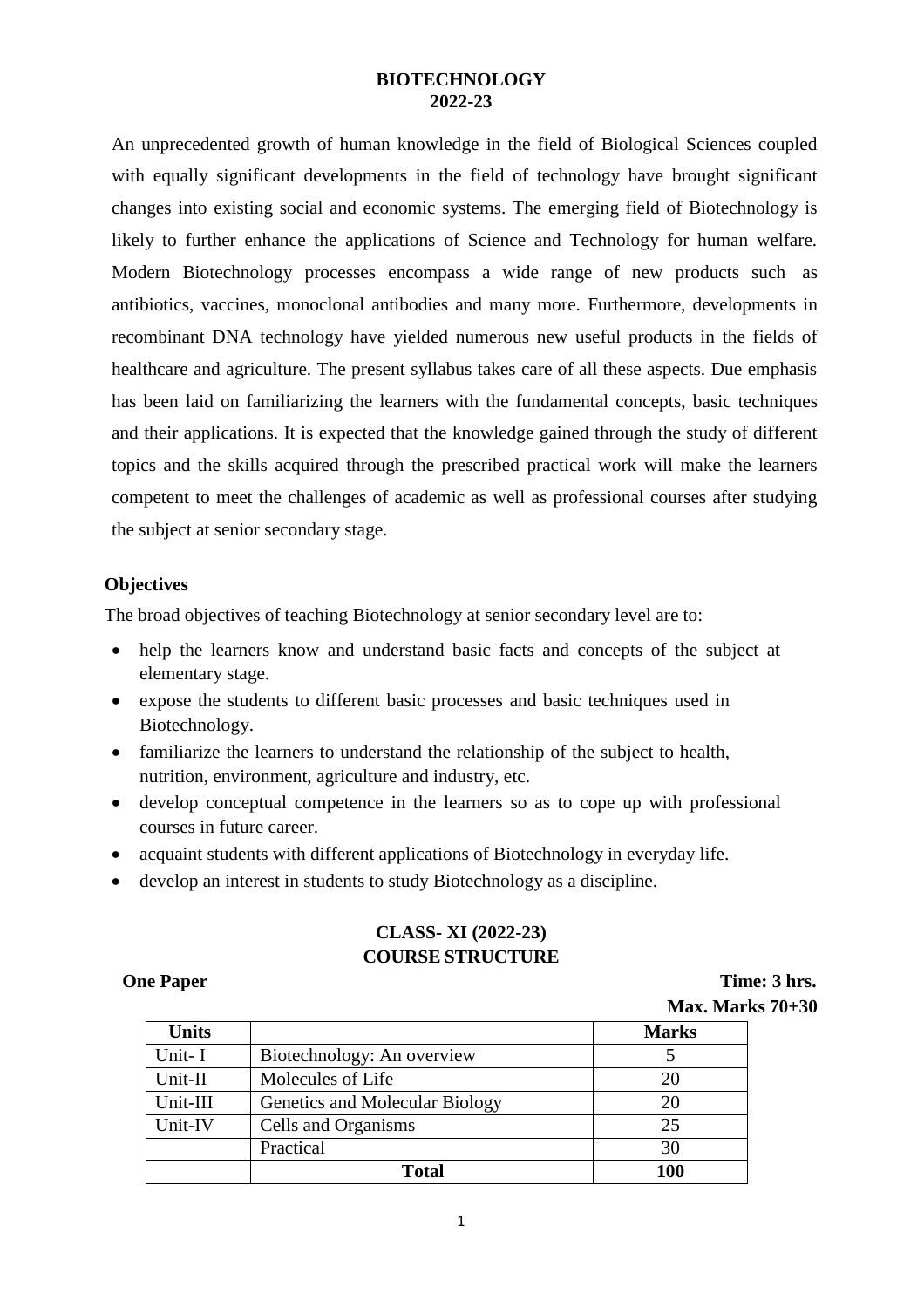# **CLASS XI (Theory)**

# **One Paper Time: 3 hrs. Total Marks: 70**

# **Unit-I Biotechnology: An overview 5 Marks**

# **Chapter 1: Biotechnology: An Overview**

Historical Perspectives, Technology and Applications of Biotechnology, Global market and Biotech Products.

# **Unit-II Molecules of Life 20 Marks**

# **Chapter 1: Biomolecules: Building Blocks**

Building Blocks of Carbohydrates - Sugars and their Derivatives, Building Blocks of Proteins - Amino Acids, Building Blocks of Lipids - Simple Fatty Acids, Glycerol and Cholesterol, Building Blocks of Nucleic Acids – Nucleotides.

# **Chapter 2: Macromolecules: Structure & Function**

Carbohydrates - The Energy Givers, Proteins - The Performers, Enzymes - The Catalysts, Lipids and Biomembranes - The Barriers, Nucleic Acids - The Managers

# **Unit-III Genetics and Molecular Biology 20 Marks**

# **Chapter 1: Concepts of Genetics**

Historical Perspective, Multiple Alleles, Linkage and Crossing Over, Genetic Mapping.

# **Chapter 2: Genes and Genomes: Structure and Function**

Discovery of DNA as Genetic Material, DNA Replication, Fine Structure of the Genes, From Gene to Protein, Transcription – The Basic Process, Genetic Code, Translation, Mutations, Human Genetic Disorders.

# **Unit IV: Cells and Organisms 25 Marks**

# **Chapter 1: The Basic Unit of Life**

Cell Structure and Components, Organization of Life

# **Chapter 2: Cell Growth and Development**

Cell Division, Cell Cycle, Cell Communication, Nutrition, Reproduction, Immune Response in Animals.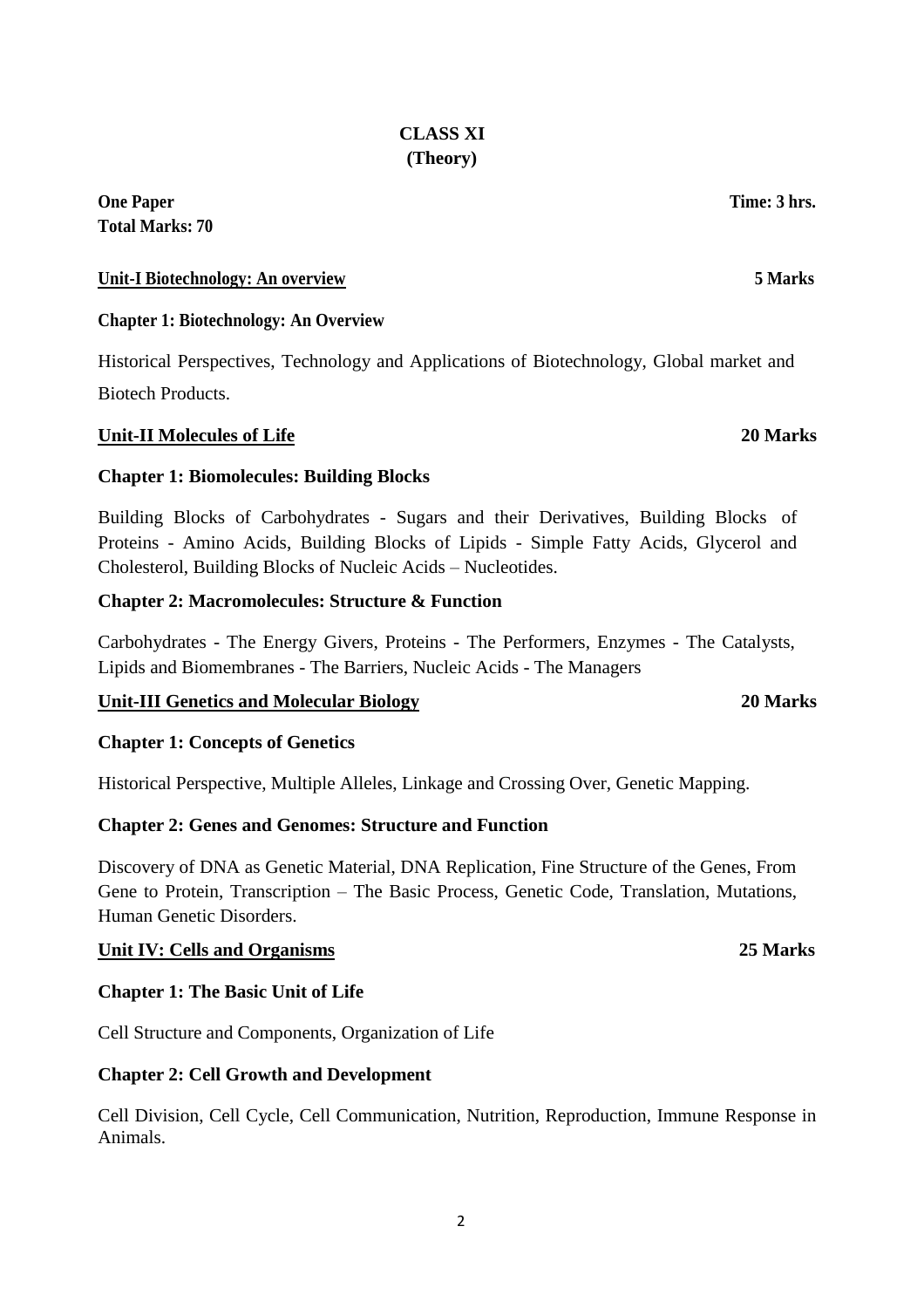# **PRACTICALS**

### **Note: Every student is required to do the following experiments during the academic session.**

- 1. Preparation of buffers and pH determination
- 2. Sterilization techniques
- 3. Preparation of bacterial growth medium
- 4. Cell counting
- 5. Sugar Estimation using Di Nitro Salicylic Acid test (DNS test)
- 6. Assay for amylase enzyme
- 7. Protein estimation by biuret method

### **Scheme of Evaluation**

### **Time: 3 Hours Max. Marks 30**

### **The scheme of evaluation at the end of session will be as under:**

| Two experiments               | 20     |
|-------------------------------|--------|
| Marks Viva on experiments:    |        |
| <b>Marks Practical record</b> | 5 Mark |

# **CLASS XII (2022-23) COURSE- STRUCTURE- (THEORY)**

**One Paper Max. Marks 70+30 Time: 3 hrs.**

| Units         |                                              | <b>Marks</b> |
|---------------|----------------------------------------------|--------------|
| <b>Unit V</b> | Protein and Gene Manipulation                |              |
| Unit VI       | <b>Cell Culture and Genetic Manipulation</b> | 30           |
|               | <b>Practicals</b>                            | 30           |
|               | Total                                        | 100          |

# **One paper Time: 3 hrs. Total Marks: 70**

# **Unit-V Protein and Gene Manipulation 40 Marks**

# **Chapter-1: Recombinant DNA Technology**

Introduction, Tool of Recombinant DNA technology, Making rDNA molecule, Introduction of recombinant DNA into host cells, Identification of recombinants, Polymerase Chain Reaction (PCR), DNA Sequencing.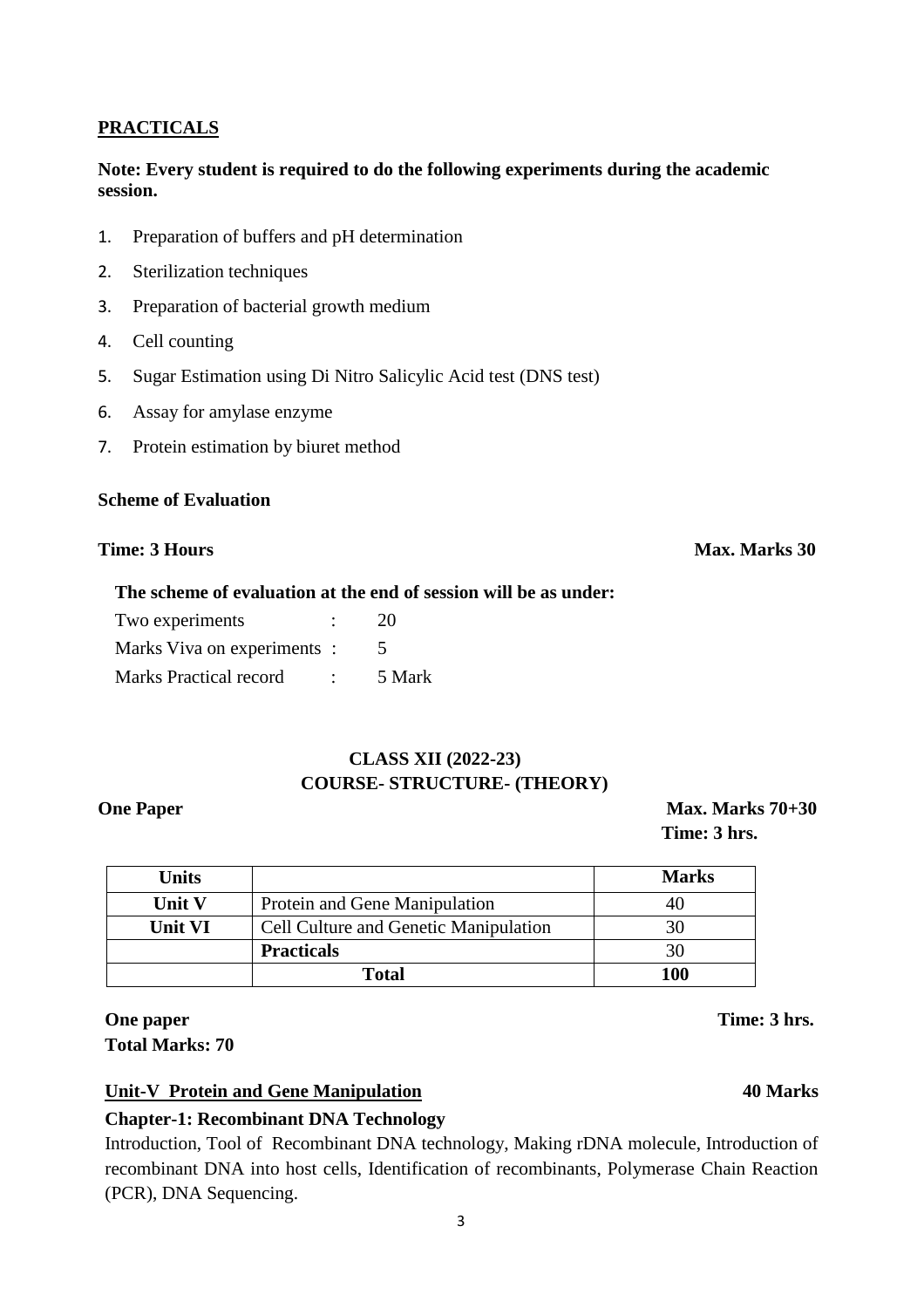### **Chapter-2: Protein Structure and Engineering**

Introduction to the world of proteins, Structure-function Relationship in proteins, Characterization of proteins, Protein based products, Designing proteins (Protein Engineering)

### **Chapter-3: Genomics, Proteomics and Bioinformatics**

Gene prediction and counting, Genome similarity, SNPs and Comparative genomics, Functional genomics, Proteomics, Information sources, Analysis using bioinformatics tools.

### **Unit-VI Cell Culture and Genetic Manipulation 30 Marks**

# **Chapter-1: Microbial Cell Culture and its Applications**

Introduction, Microbial nutrition and culture techniques, Measurement and kinetics of microbial growth, Isolation of microbial products, Strain isolation and improvement, Applications of microbial culture technology.

### **Chapter -2: Plant Cell Culture and Applications**

Introduction, Cell and tissue culture techniques, Applications of cell and tissue culture, Transgenic plants with beneficial traits, Biosafety of transgenic plants

# **Chapter-3: Animal Cell Culture and Applications**

Introduction, Animal cell culture techniques, Applications of animal cell culture, Stem cell technology.

# **PRACTICALS 30 Marks**

### **Note: Every student will be required to do the following experiments during the academic session.**

- 1. Use of special equipment in biotechnology experiments
- 2. Isolation of bacterial plasmid DNA
- 3. Detection of DNA by gel electrophoresis
- 4. Estimation of DNA by UV spectroscopy
- 5. Isolation of bacteria from curd & staining of bacteria
- 6. Cell viability assay using Evan's blue dye exclusion method
- 7. Data retrieval and database search using internet site NCBI and download a DNAand protein sequence from internet, analyze it and comment on it
- 8. Reading of a DNA sequencing gel to arrive at the sequence
- 9. Project work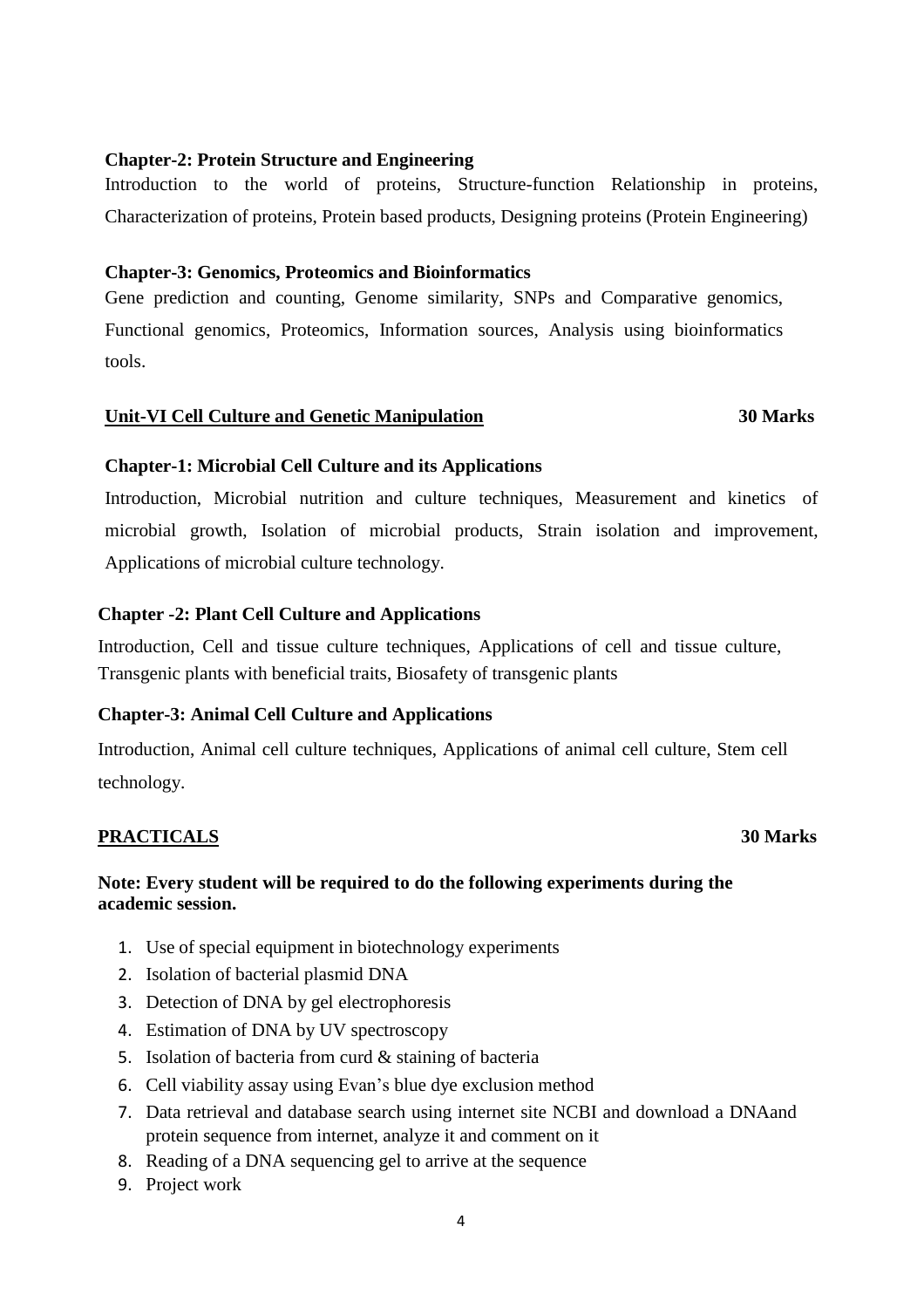### **Scheme of Evaluation**

### **Time: 3 Hours Max. Marks 30**

| Two experiments   | 6+6 (only one computer |
|-------------------|------------------------|
|                   | based practical)       |
| Practical record  | 04                     |
| Viva on Practical | 04                     |
| Project work      |                        |
| Write up          | 05                     |
| Viva on project   | 05                     |
| <b>Total</b>      | 30                     |

**The scheme of evaluation at the end of the session will be as under**:

**Note:-** More emphasis should be given on hands on work in projects.

### **Prescribed Books:**

- 1. **A Text Book of Biotechnology -** Class XI : Published by CBSE, New Delhi
- 2. **As reference- Biotechnology -** Class XI : Published by NCERT, New Delhi
- 3. **A Laboratory Manual of Biotechnology -** Class XI : Published by CBSE, New Delhi
- 4. **A Text Book of Biotechnology -** Class XII : Published by CBSE, New Delhi
- 5. **A Laboratory Manual of Biotechnology -** Class XII : Published by CBSE, New Delhi